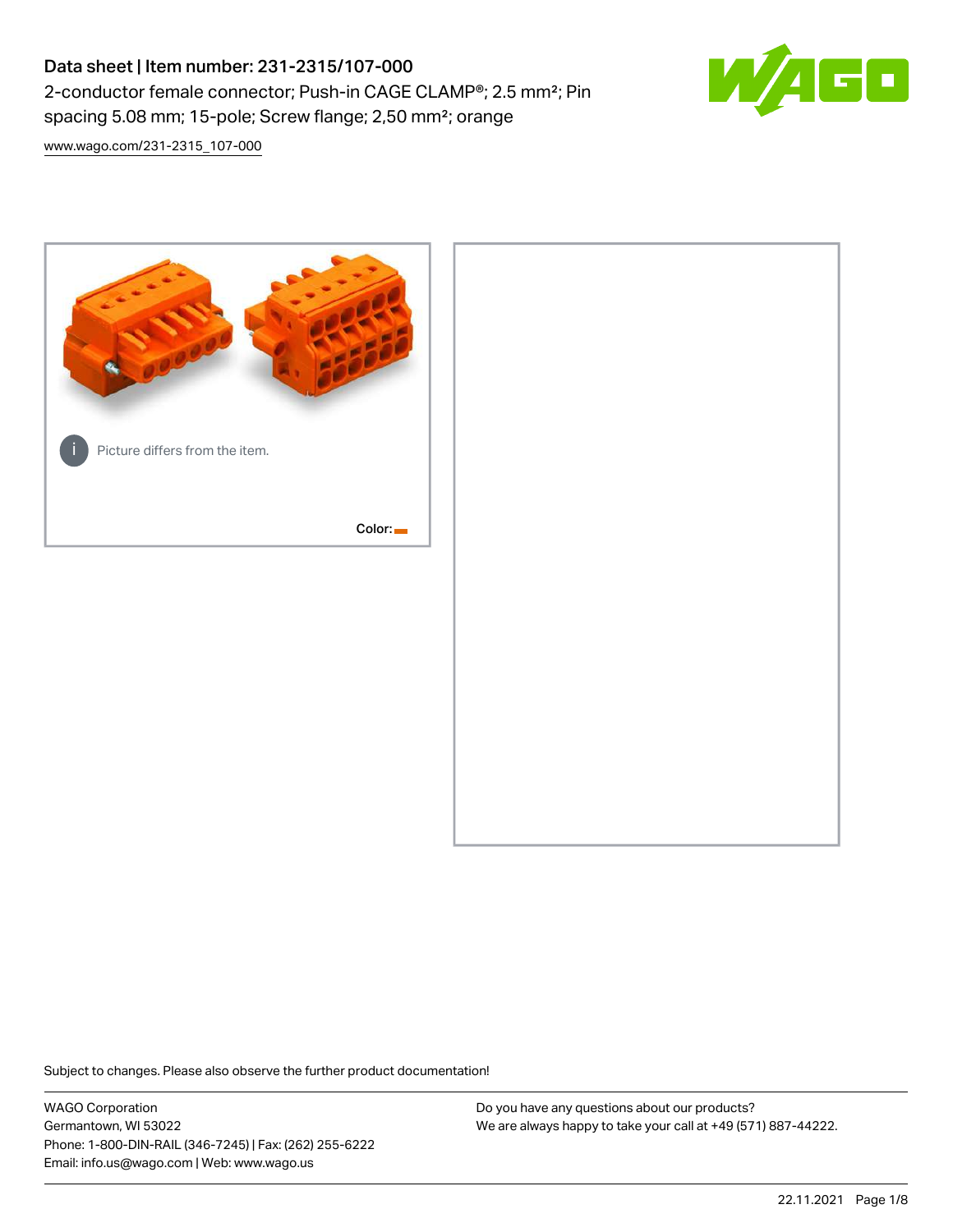

Dimensions in mm

L1 = (pole no.  $-$  2) x pin spacing  $+$  20 mm

2- to 3-pole female connectors – one latch only

#### Item description

- **Universal connection for all conductor types**
- **Two conductor entries per pole**
- $\blacksquare$ For looping through power or data buses
- $\blacksquare$ Bus connection is retained, even when unmated
- $\blacksquare$ Push-in termination of solid and ferruled conductors
- $\blacksquare$ With coding fingers

Subject to changes. Please also observe the further product documentation!

WAGO Corporation Germantown, WI 53022 Phone: 1-800-DIN-RAIL (346-7245) | Fax: (262) 255-6222 Email: info.us@wago.com | Web: www.wago.us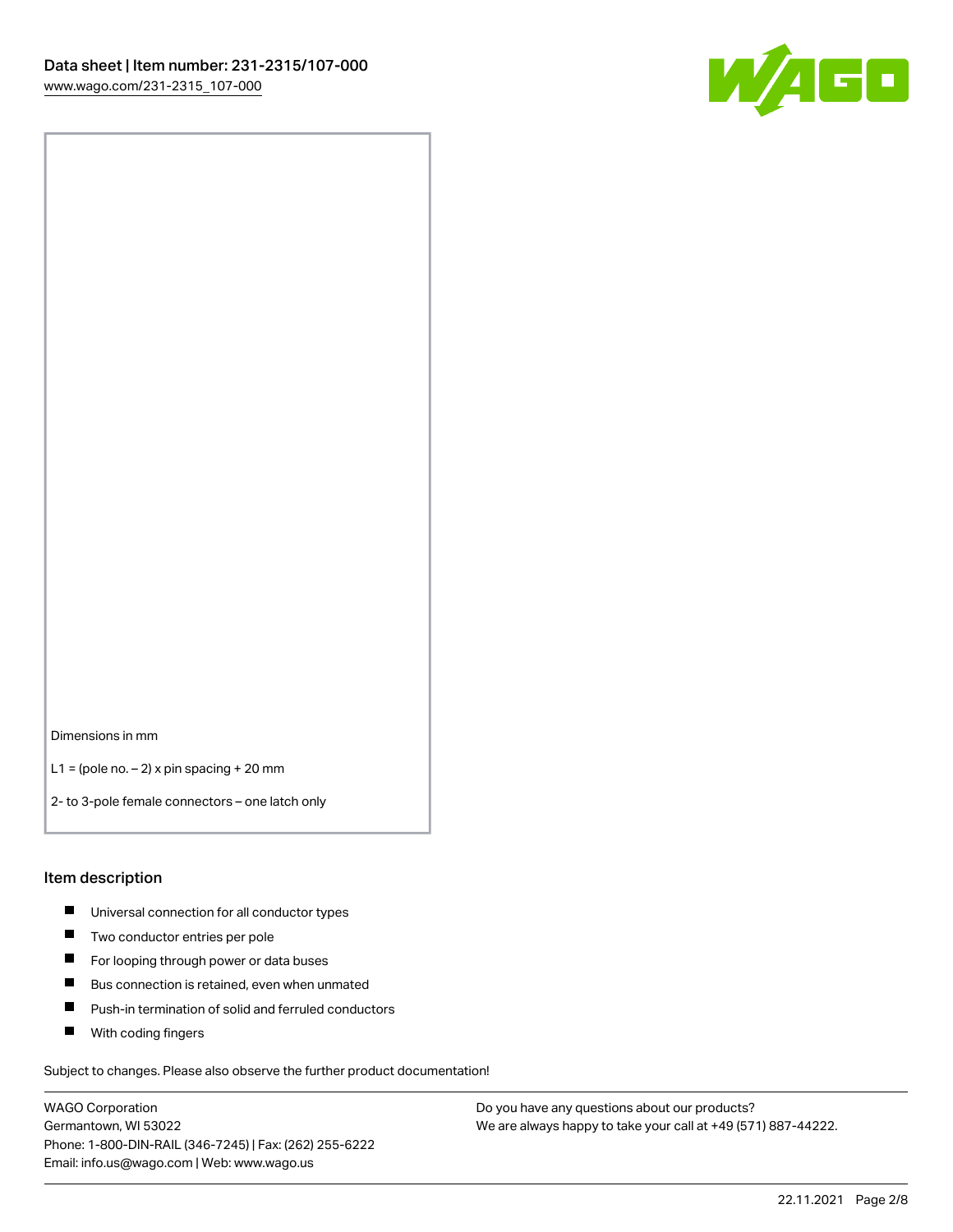

#### Data Notes

| .                    |                                                                                                                                                                                                                                                                                                                                   |
|----------------------|-----------------------------------------------------------------------------------------------------------------------------------------------------------------------------------------------------------------------------------------------------------------------------------------------------------------------------------|
| Safety information 1 | The MCS-MULTI CONNECTION SYSTEM includes connectors<br>without breaking capacity in accordance with DIN EN 61984. When<br>used as intended, these connectors must not be connected<br>/disconnected when live or under load. The circuit design should<br>ensure header pins, which can be touched, are not live when<br>unmated. |
| Variants:            | Gold-plated or partially gold-plated contact surfaces<br>Other versions (or variants) can be requested from WAGO Sales or<br>configured at https://configurator.wago.com/                                                                                                                                                         |

## Electrical data

## IEC Approvals

| Ratings per                 | IEC/EN 60664-1                                                        |
|-----------------------------|-----------------------------------------------------------------------|
| Rated voltage (III / 3)     | 320 V                                                                 |
| Rated surge voltage (III/3) | 4 <sub>k</sub> V                                                      |
| Rated voltage (III/2)       | 320 V                                                                 |
| Rated surge voltage (III/2) | 4 <sub>k</sub> V                                                      |
| Nominal voltage (II/2)      | 630 V                                                                 |
| Rated surge voltage (II/2)  | 4 <sub>k</sub> V                                                      |
| Rated current               | 16A                                                                   |
| Legend (ratings)            | $(III / 2)$ $\triangle$ Overvoltage category III / Pollution degree 2 |

## UL Approvals

| Approvals per                  | UL 1059 |
|--------------------------------|---------|
| Rated voltage UL (Use Group B) | 300 V   |
| Rated current UL (Use Group B) | 20 A    |
| Rated voltage UL (Use Group D) | 300 V   |
| Rated current UL (Use Group D) | 10 A    |

## Ratings per UL

| Rated voltage UL 1977 | 600 V |
|-----------------------|-------|
| Rated current UL 1977 | 20A   |

Subject to changes. Please also observe the further product documentation!

WAGO Corporation Germantown, WI 53022 Phone: 1-800-DIN-RAIL (346-7245) | Fax: (262) 255-6222 Email: info.us@wago.com | Web: www.wago.us Do you have any questions about our products? We are always happy to take your call at +49 (571) 887-44222.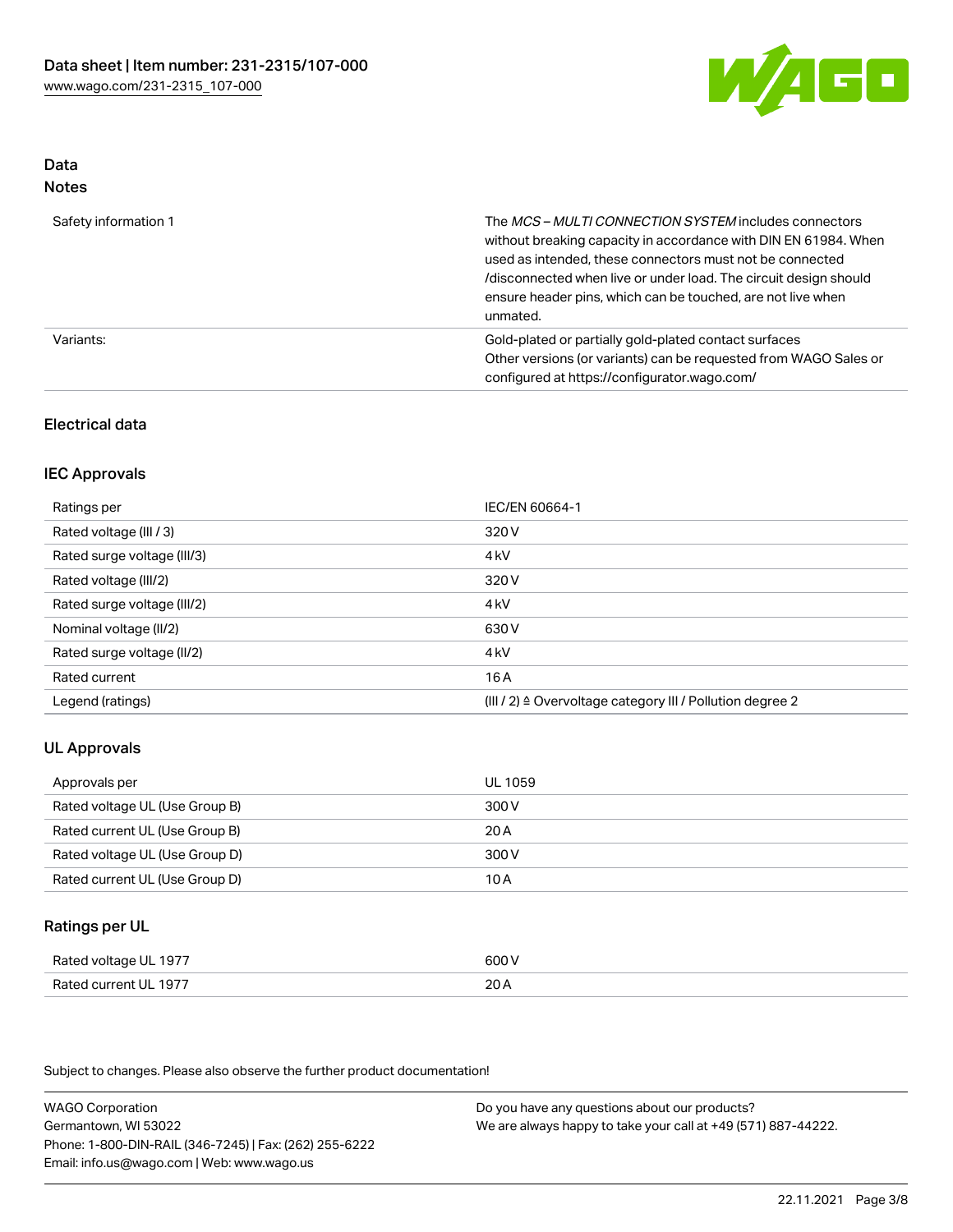

## CSA Approvals

| Approvals per                   | CSA   |
|---------------------------------|-------|
| Rated voltage CSA (Use Group B) | 300 V |
| Rated current CSA (Use Group B) | 15 A  |
| Rated voltage CSA (Use Group D) | 300 V |
| Rated current CSA (Use Group D) | 10 A  |

## Connection data

| Total number of connection points | 15 |
|-----------------------------------|----|
| Total number of potentials        | 15 |
| Number of connection types        |    |
| Number of levels                  |    |

## Connection 1

#### Connection technology **Push-in CAGE CLAMP<sup>®</sup>**

| ັ                                                 | Push-in CAGE CLAMP                     |
|---------------------------------------------------|----------------------------------------|
| Actuation type                                    | Operating tool                         |
| Solid conductor                                   | $0.2$ 2.5 mm <sup>2</sup> / 24  12 AWG |
| Fine-stranded conductor                           | $0.2$ 2.5 mm <sup>2</sup> / 24  12 AWG |
| Fine-stranded conductor; with insulated ferrule   | $0.251.5$ mm <sup>2</sup>              |
| Fine-stranded conductor; with uninsulated ferrule | $0.252.5$ mm <sup>2</sup>              |
| Strip length                                      | $910$ mm / 0.35  0.39 inch             |
| Number of poles                                   | 15                                     |
| Conductor entry direction to mating direction     | 0°                                     |

## Physical data

| Pin spacing | 5.08 mm / 0.2 inch    |
|-------------|-----------------------|
| Width       | 86.04 mm / 3.387 inch |
| Height      | 20.8 mm / 0.819 inch  |
| Depth       | 26.45 mm / 1.041 inch |

## Plug-in connection

| Contact type (pluggable connector) | Female connector/socket |
|------------------------------------|-------------------------|
| Connector (connection type)        | for conductor           |
| Mismating protection               | No                      |
| Locking of plug-in connection      | Screw flange            |
|                                    |                         |

Subject to changes. Please also observe the further product documentation!

| WAGO Corporation                                       | Do you have any questions about our products?                 |
|--------------------------------------------------------|---------------------------------------------------------------|
| Germantown, WI 53022                                   | We are always happy to take your call at +49 (571) 887-44222. |
| Phone: 1-800-DIN-RAIL (346-7245)   Fax: (262) 255-6222 |                                                               |
| Email: info.us@wago.com   Web: www.wago.us             |                                                               |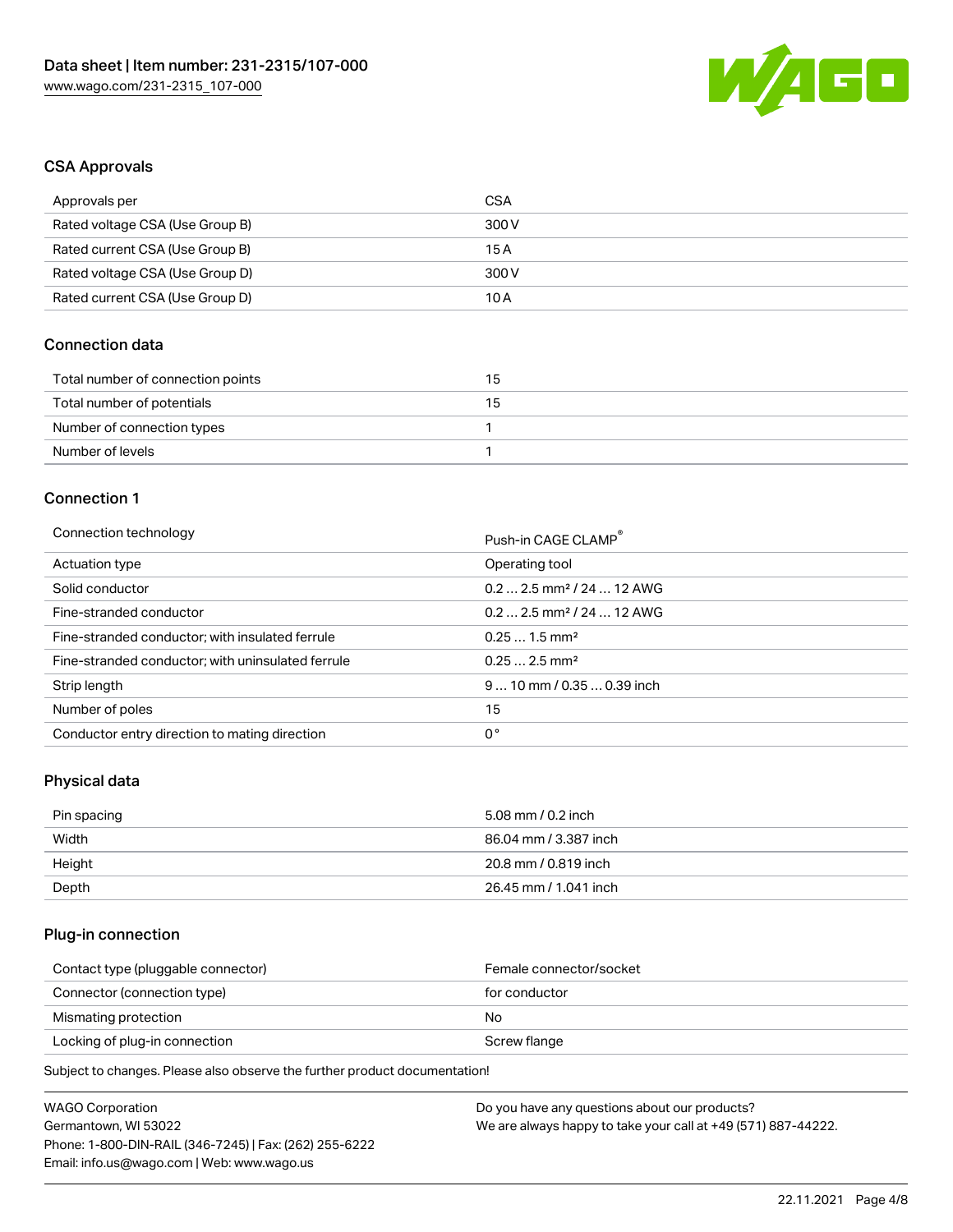

#### Material data

| Color                       | orange                            |
|-----------------------------|-----------------------------------|
| Material group              |                                   |
| Insulation material         | Polyamide (PA66)                  |
| Flammability class per UL94 | V <sub>0</sub>                    |
| Clamping spring material    | Chrome nickel spring steel (CrNi) |
| Contact material            | Copper alloy                      |
| Contact plating             | tin-plated                        |
| Fire load                   | $0.56$ MJ                         |
| Weight                      | 34.7 <sub>g</sub>                 |

#### Environmental requirements

| -60  +85 °C<br>Limit temperature range |  |
|----------------------------------------|--|
|----------------------------------------|--|

#### Commercial data

| PU (SPU)              | 25 Stück      |
|-----------------------|---------------|
| Packaging type        | box           |
| Country of origin     | - PL          |
| <b>GTIN</b>           | 4055143760270 |
| Customs tariff number | 85366990990   |

#### Approvals / Certificates

#### Country specific Approvals

| Logo                | Approval                                            | <b>Additional Approval Text</b> | Certificate<br>name |
|---------------------|-----------------------------------------------------|---------------------------------|---------------------|
|                     | CВ<br><b>DEKRA Certification B.V.</b>               | IEC 61984                       | NL-39756            |
| EMA<br><b>INEUR</b> | <b>KEMA/KEUR</b><br><b>DEKRA Certification B.V.</b> | EN 61984                        | 2190761.01          |

#### Counterpart



Item no.231-645/109-000 Male connector; 15-pole; Pin spacing 5.08 mm ; threaded flange; orange [www.wago.com/231-645/109-](https://www.wago.com/231-645/109-000) [000](https://www.wago.com/231-645/109-000)

Subject to changes. Please also observe the further product documentation!

WAGO Corporation Germantown, WI 53022 Phone: 1-800-DIN-RAIL (346-7245) | Fax: (262) 255-6222 Email: info.us@wago.com | Web: www.wago.us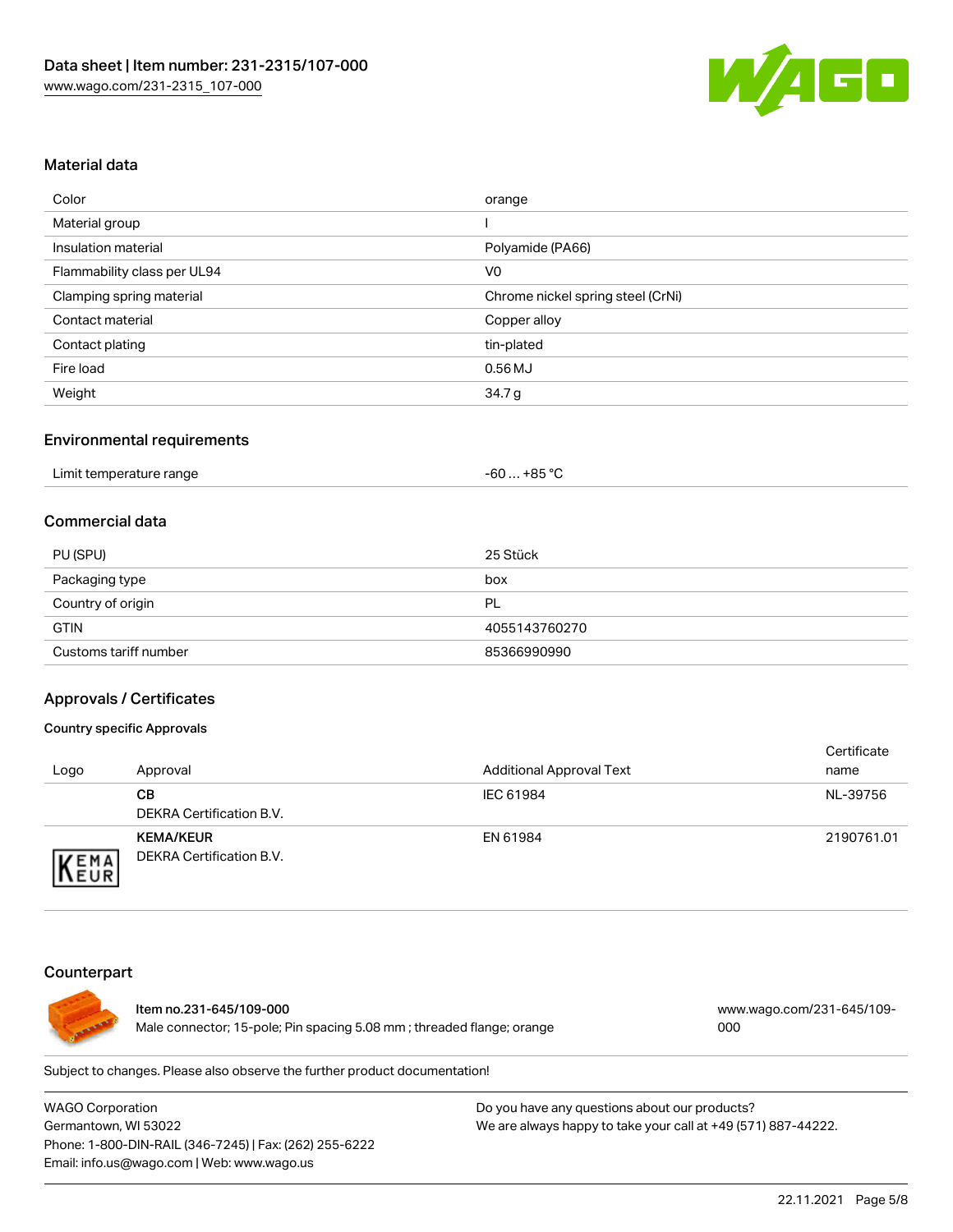



#### Item no.231-345/108-000

Male header; 15-pole; THT; 1.0 x 1.0 mm solder pin; straight; threaded flange; pin spacing 5.08 mm; orange

[www.wago.com/231-345/108-](https://www.wago.com/231-345/108-000) [000](https://www.wago.com/231-345/108-000)

Item no.231-545/108-000 Male header; 15-pole; THT; 1.0 x 1.0 mm solder pin; angled; mounting flange; pin spacing 5.08 mm; orange [www.wago.com/231-545/108-](https://www.wago.com/231-545/108-000) [000](https://www.wago.com/231-545/108-000)

## Optional accessories

#### Marking accessories

| Marking strip                                                                                                                                                                                   |                                  |
|-------------------------------------------------------------------------------------------------------------------------------------------------------------------------------------------------|----------------------------------|
| Item no.: 210-331/508-103<br>Marking strips; as a DIN A4 sheet; MARKED; 1-12 (200x); Height of marker strip: 2.3 mm/0.091 in; Strip<br>length 182 mm; Horizontal marking; Self-adhesive; white  | www.wago.com/210-331<br>/508-103 |
| Item no.: 210-331/508-104<br>Marking strips; as a DIN A4 sheet; MARKED; 13-24 (200x); Height of marker strip: 2.3 mm/0.091 in; Strip<br>length 182 mm; Horizontal marking; Self-adhesive; white | www.wago.com/210-331<br>/508-104 |
| Item no.: 210-332/508-202<br>Marking strips; as a DIN A4 sheet; MARKED; 1-16 (160x); Height of marker strip: 3 mm; Strip length 182<br>mm; Horizontal marking; Self-adhesive; white             | www.wago.com/210-332<br>/508-202 |
| Item no.: 210-332/508-204<br>Marking strips; as a DIN A4 sheet; MARKED; 17-32 (160x); Height of marker strip: 3 mm; Strip length<br>182 mm; Horizontal marking; Self-adhesive; white            | www.wago.com/210-332<br>/508-204 |
| Item no.: 210-332/508-206<br>Marking strips; as a DIN A4 sheet; MARKED; 33-48 (160x); Height of marker strip: 3 mm; Strip length<br>182 mm; Horizontal marking; Self-adhesive; white            | www.wago.com/210-332<br>/508-206 |
| Item no.: 210-332/508-205<br>Marking strips; as a DIN A4 sheet; MARKED; 1-32 (80x); Height of marker strip: 3 mm; Strip length 182<br>mm; Horizontal marking; Self-adhesive; white              | www.wago.com/210-332<br>/508-205 |

## **Downloads** Documentation

| <b>Additional Information</b> |            |        |          |
|-------------------------------|------------|--------|----------|
| Technical explanations        | 2019 Apr 3 | pdf    | Download |
|                               |            | 2.0 MB |          |

## CAD files

## CAD data

Subject to changes. Please also observe the further product documentation! 2D/3D Models 231-2315/107-000

WAGO Corporation Germantown, WI 53022 Phone: 1-800-DIN-RAIL (346-7245) | Fax: (262) 255-6222 Email: info.us@wago.com | Web: www.wago.us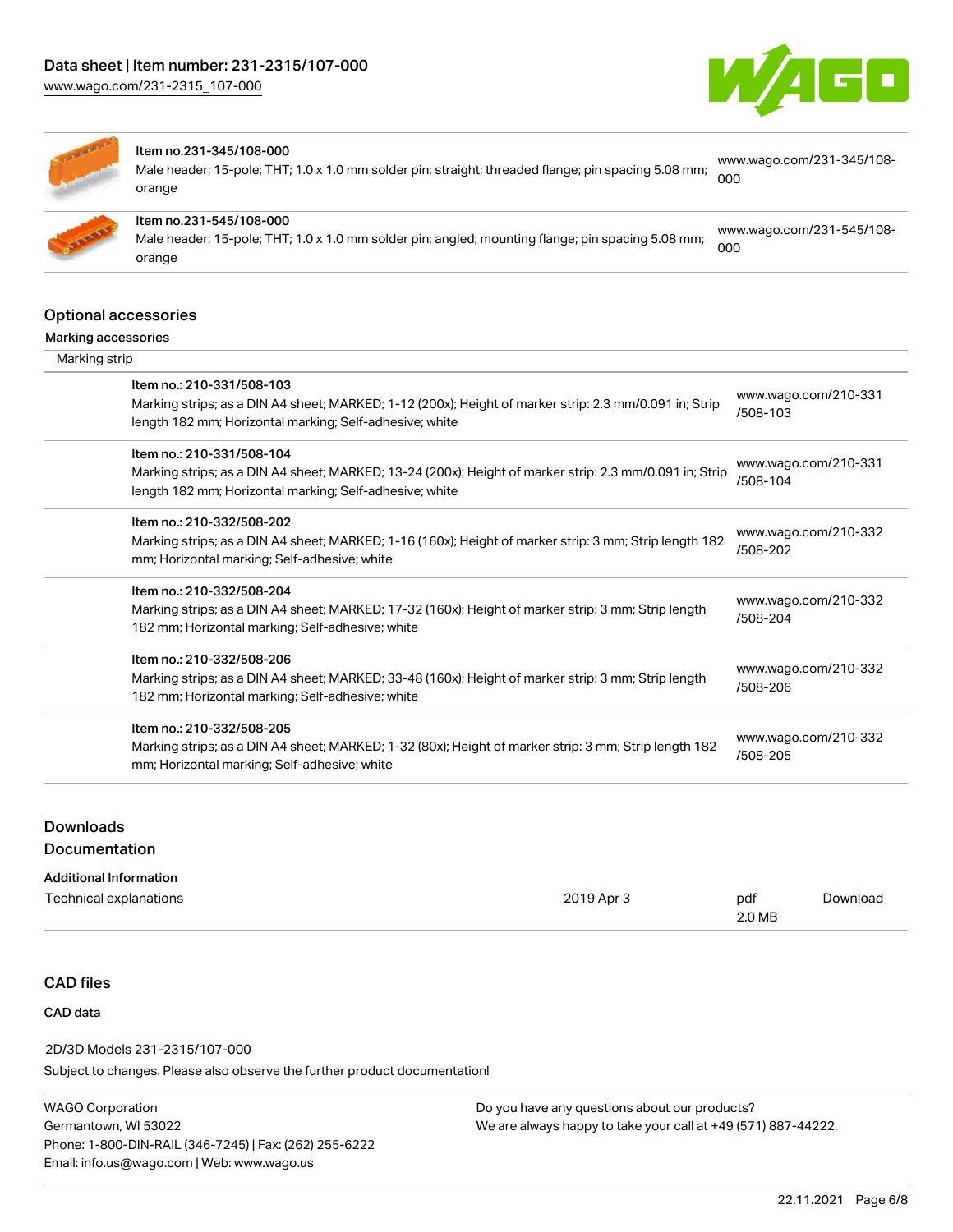

|                                                                                                                                                                    | URL        | Download |
|--------------------------------------------------------------------------------------------------------------------------------------------------------------------|------------|----------|
| <b>CAE</b> data                                                                                                                                                    |            |          |
| ZUKEN Portal 231-2315/107-000                                                                                                                                      | URL        | Download |
| <b>Environmental Product Compliance</b>                                                                                                                            |            |          |
| <b>Compliance Search</b>                                                                                                                                           |            |          |
| Environmental Product Compliance 231-2315/107-000                                                                                                                  | <b>URL</b> | Download |
| 2-conductor female connector; Push-in CAGE CLAMP <sup>®</sup> ; 2.5 mm <sup>2</sup> ; Pin spacing 5.08<br>mm; 15-pole; Screw flange; 2,50 mm <sup>2</sup> ; orange |            |          |

### Installation Notes

Conductor termination

Operating Push-in CAGE CLAMP® is easy, fast and identical to that of CAGE CLAMP®. The screwdriver is fully inserted into the operating slot, holding Push-in CAGE CLAMP® open. After the conductor has been inserted into the clamping unit and the screwdriver been withdrawn, the conductor is clamped safely. Solid and fine-stranded conductors < 0.5 mm² (20 AWG) are terminated and removed using a screwdriver.

Conductor termination

Subject to changes. Please also observe the further product documentation!

WAGO Corporation Germantown, WI 53022 Phone: 1-800-DIN-RAIL (346-7245) | Fax: (262) 255-6222 Email: info.us@wago.com | Web: www.wago.us